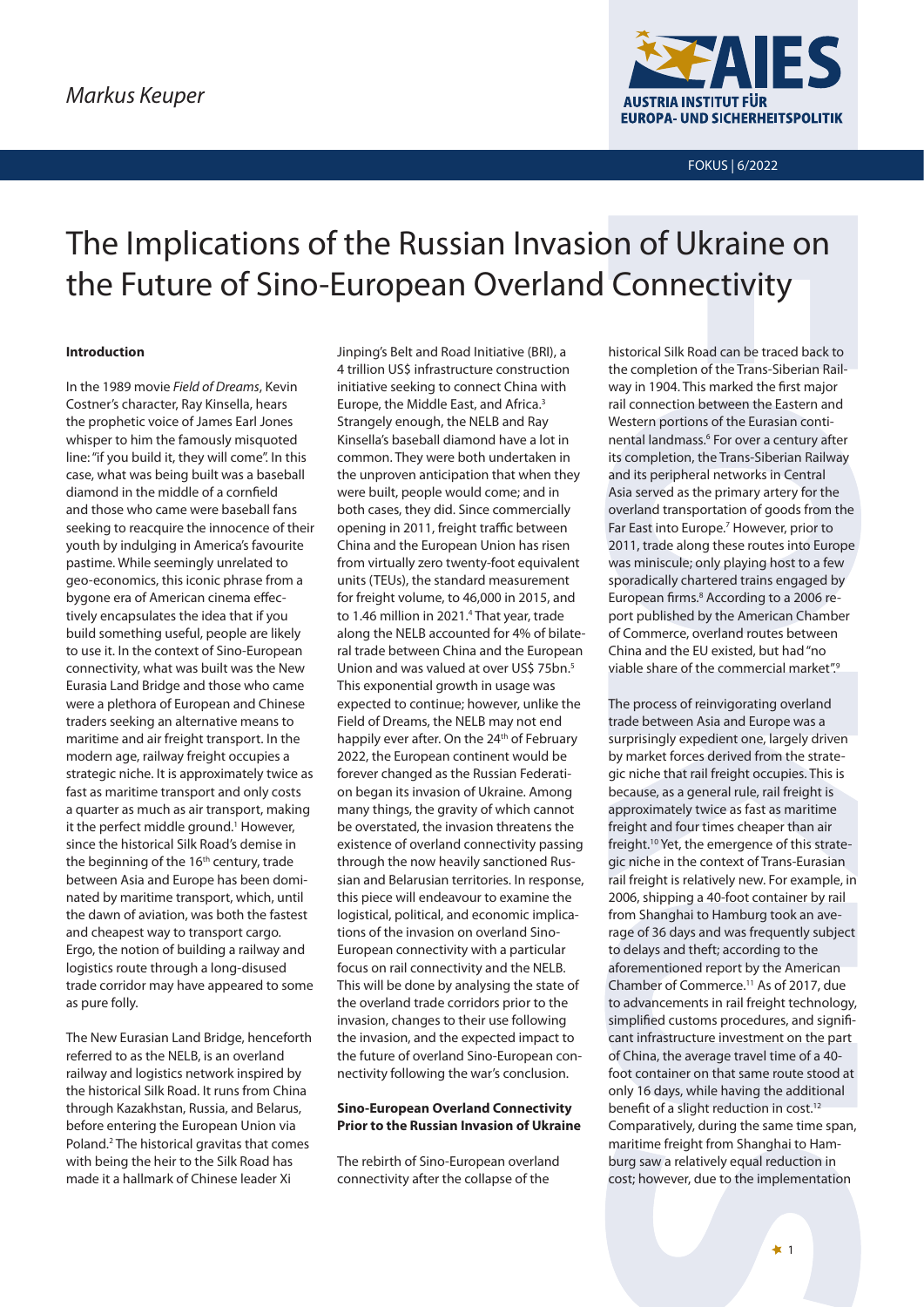of low-steaming practices to save fuel and reduce pollution, the average travel time increased from 27 to 32 days.<sup>13</sup> Air freight, while much faster than both maritime and rail at only 5 days, remains drastically more expensive. As of 2018, now using the example of a route from Shanghai to Rotterdam, the estimated shipping cost per container stood at US\$ 37,000 for air, US\$ 5,000 for rail and US\$ 2,000 for sea.14 However, it should be noted that when shipping to an inland location such as Warsaw from Shanghai, the costs of maritime and rail freight are nearly identical at US\$ 4,500 and US\$ 5,000, respectively.15

Given rail transport's strategic niche in the context of Sino-European connectivity, its exponential growth in utilisation prior to the Russian invasion of Ukraine should come as no surprise. As previously mentioned, rail freight between China and the EU was virtually non-existent before 2011. The push to reverse this trend began in 2007 with the undertaking of an exploratory process by various European automotive and electronics firms, who used a small quantity of chartered freight trains to test the financial and practical feasibility of shipping certain components overland to their assembly plants in Northern China.16 Volkswagen, Audi, BMW, Apple, HP, and Acer are examples of firms who were drawn to the first iteration of the New Eurasian Land Bridge since the reduced transit times, with only a modest increase in cost, allowed them to minimise their reliance on inventories.17 This enabled them to secure more reliable "just-in-time" deliveries and ensure that their finished goods reached distribution centres more rapidly.18 In 2011, following the success of these trials, market pressures led to the establishment of formal rail freight services between China and the EU with the opening of the Chengdu-Lodz and Chongqing-Duisburg routes, with daily services beginning in 2016.<sup>19</sup> As of February 2022, there are 78 rail lines between China and Europe connecting Chinese manufactures to 180 European cities in 23 countries.20

The growth in demand for overland freight service between China and the

EU attracted various intermediaries such as freight forwarders, operators, and facilitators to offer ever-increasing services along key routes, creating a virtuous cycle. Notable intermediaries on the European side include German freight forwarder Deutsch Bahn and its logistics subsidiary DB Schenker who operate along the NELB in the form of a joint venture with Russian Railways, known as Trans-Eurasian Logistics.21 DHL also became heavily involved, providing logistics services along key rail lines between China and Europe.<sup>22</sup> The Russian firm "United Transport and Logistics Company" (UTLC) is also a major player in this field, offering services for transit through the territories of Russia, Belarus, and Kazakhstan.<sup>23</sup>

What is remarkable about the NELB, and its peripheral routes, is that its growing utilisation was more a symptom of market demand rather than of concerted efforts by any governing entity. Until 2016, the vast majority of routes along the NELB made use of 20<sup>th</sup> century rail infrastructure and saw little to no major infrastructural investment in the early phase of their growth.24 However, as rail freight's strategic niche as a fast and reliable means to connect European and Asian value chains became apparent, various political authorities began to take notice, particularly in China.25 In a manner reminiscent of the way Ray Kinsella heard the voice of James Earl Jones telling him to build his ballpark, Chinese leader Xi Jinping heard the call of market demand to invest into expanding the capacity of the NELB. By the end of 2015, near the time when daily rail services along the NELB were formally established, China's Belt and Road Initiative was already fully underway. In an effort to facilitate the continued success of the NELB, various existing infrastructural investments along key routes were amalgamated into the BRI. These included significant investments to boost Kazakh freight capacity by alleviating bottlenecks through projects such as the Korgos Gateway and "Nurly Zhol", Kazakhstan's state infrastructure development program.26 Moreover, concerted efforts were also made by China to establish alternative routes to the NELB known as the Southern and Middle Corridors.



FOKUS | 6/2022

The former passes south of the Caspian Sea through Central Asia, Iran, and Turkey while the latter cuts across the Caspian Sea through the Caucuses and into Europe via either Turkey or the Black Sea.<sup>27</sup> The Marmaray Tunnel, passing under Turkey's Bosporus Strait, is a keystone BRI project for both the Southern and Middle corridors and is an essential part of China's plan to transform Turkey into a hub for overland transit from China into Europe, an ambition which Turkey itself shares.<sup>28</sup> Opening in 2019, the tunnel played host to its first Chinese freight train originating from the Xi'an dry port destined for Europe in July of that same year.29 These alternative routes to the NELB are collectively known as the Central Asia West Asia Corridor (CAWA) and have thus far only been partially completed; nevertheless, they currently provide a slightly longer and more expensive, yet equally traversable route from China into Europe.30 The significance of this will be apparent in the following section.

# **The Impact of the Russian Invasion of Ukraine on Existing Sino-European Connectivity**

Having outlined the state of overland Sino-European connectivity before the Russian invasion of Ukraine, this section will endeavour to assess the immediate impacts of the invasion on the aforementioned. Firstly, it is important to note that the tragic and irreparable loss of life caused by this conflict supersedes all else, despite not being mentioned thus far, and should always be kept in mind. In the context of the current conflict, impacts on overland connectivity between China and the EU can broadly be categorised into three types of disruptions occurring within the transitory states of Russia, Belarus, and Ukraine. These are: the disruptions caused by the physical inability of transiting goods through Ukrainian territory as a direct result of the conflict, the fiscal inability of transiting goods through Russian and Belarusian territory due to the imposition of sanctions, and the practical or moral decision to cease transiting goods through Russia and Belarus due to concerns associated with the conflict.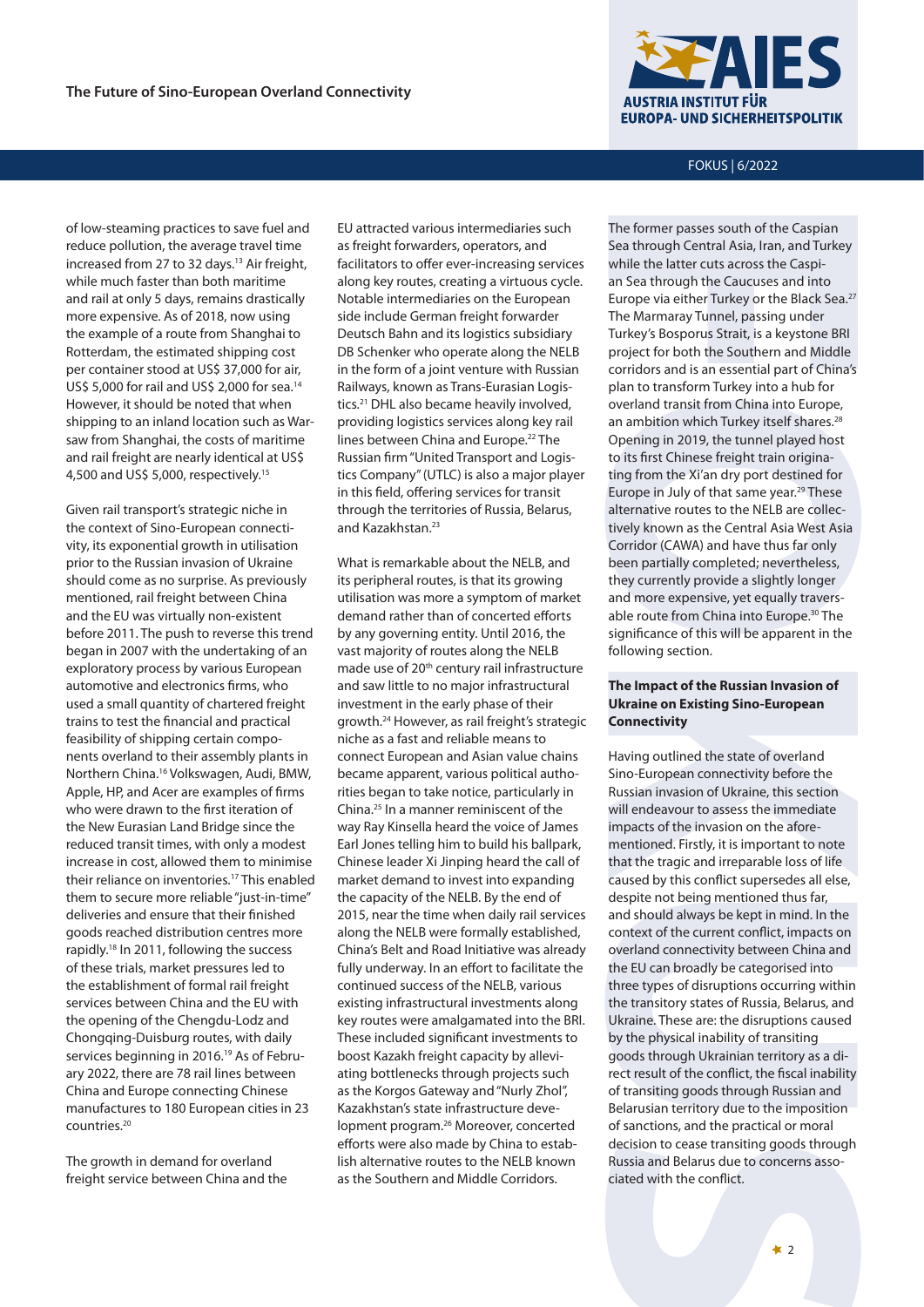Firstly, it must be noted that despite Ukraine being an eager participant in China's 16+1 mechanism for Eastern European cooperation, a member of the BRI since 2017, and a part of the extended NELB rail network, its individual importance to Sino-European connectivity is rather limited.31 According to a report from Chinese state media "Global Times", freight rail traffic from China to the EU traversing through Ukraine only accounted for 2% of westbound rail freight trade in 2021.<sup>32</sup> Following the invasion, popular direct services from China to Hungary, which previously transited through Ukraine, have been diverted to alternative routes going either north through Poland or south via the Black Sea Ports at Constanta, Romania, and Varna, Bulgaria.<sup>33</sup> The elevated risk to cargo has completely halted transitory shipments through Ukraine, yet there are still limited services to and from Ukraine itself, albeit at a significant premium, for critically essential goods.<sup>34</sup> However, these services have also been impeded by the massive exodus of refugees who made use of passenger trains to flee, especially in the early days of the war.<sup>35</sup>

Beyond these immediate disruptions, more lasting impacts are likely to be caused by the relentless targeting of critical Ukrainian infrastructure. While seemingly obvious, it must not be forgotten that transportation infrastructure plays a key role in facilitating the delivery of war materials to combat units, thereby making it an important target for enemy forces. To this end, there have already been many documented instances where Ukrainian critical infrastructure, such as railroads, oil depots, bridges, and airports have been destroyed.36 Moreover, we have also seen examples of auxiliary infrastructure, such as the power plants which facilitate Ukraine's approximately 9,500 km of electrified railways, become targets. 37 So much that as of 12<sup>th</sup> of April 2022, Russia had already caused US\$ 80bn worth of damage to physical Ukrainian infrastructure, with just under half of this sum being attributed to damaged roads and railways.<sup>38</sup> As the war drags on, this figure is expected to increase at an average rate of US\$ 4.5bn per week.39 After the conflict's conclusion,

all damaged roads, railways, and necessary logistical infrastructure will need to be repaired in order to facilitate any possible resumption in trade flows. However, depending on the new security architecture in the region, the fear of renewed hostilities, and the associated increase in insurance costs for freight shipments, traders could be permanently driven towards other, more secure routes.

While logistically inconvenient, the removal of Ukraine as a transit corridor for overland connectivity between China and the EU is of much less significance than any disruptions occurring in its much larger neighbour, Russia, and its client state of Belarus. In 2021, almost the entirety of overland trade between China and the EU, worth over US\$ 75bn, was facilitated via the NELB through Kazakhstan, Russia, and Belarus. Westward freight shipments from China to the EU mainly contained finished electronics, while 80% of eastward trade was in automotive components sent to manufacturers in China.<sup>40</sup> By simple virtue of its geography, any overland cargo seeking the cheapest and most expedient route between the EU and China must travel north of the Caspian Sea through Russia. Therefore, unlike Ukraine, any disruptions to the overland transport of goods through its territory would be far more impactful to the flow of trade. In terms of sanctions currently affecting Russia and Belarus, the shipment of goods of either Russian or Belarusian origin, except for various essential goods such as certain hydrocarbons, baby food, or medicines, is currently prohibited under U.S and EU sanctions.41 Notably, these sanctions do not include goods of other origins transiting via rail through Russia and Belarus.

As previously mentioned, Russian Railways is Russia's primary railway operator and infrastructure manager with an effective monopoly on long-haul operational services associated with overland rail freight between China and the EU.<sup>42</sup> Its president, Vladimir Yakunin, is currently sanctioned by the U.S while the company as a whole is included on both the U.S and EU sanctions lists.43 However, the sanctions against Russian Railways have thus far been limited to



FOKUS | 6/2022

restricting its access to financial markets, meaning that while it is prohibited from raising capital or trading its stock, Western companies are thus far not prevented from engaging its Trans-Eurasian freight services.44 This extends to its joint venture with DB-Schenker, known as Trans-Eurasian Logistics, operating along the NELB.<sup>45</sup> As of the publication of this paper, goods are therefore still allowed to transit through Russian and Belarusian territory so long as these goods are not of Russian or Belarusian origin. This is exemplified by the fact that DB-Schenker is still offering both eastbound and westbound rail freight services and logistics solutions between China and the EU as of 9th May 2022, meaning that Chinese and European goods can still travel via the NELB so long as their journey does neither begin nor end in Russia or Belarus.46 However, the issue for many is not whether they can still do business with Russian Railways, and along the wider NELB in general, it is whether they should. This is because so long as these freight services are allowed to continue, Russia and Belarus can collect transit fees for goods travelling along their rail networks.

While the impact of sanctions on Sino-European overland connectivity is undoubtedly severe, they have thus far not entirely eliminated the NELB as a viable option for firms seeking to integrate their Asian and European supply chains. However, the uncertainty caused by Russia's invasion of Ukraine has led many firms, service providers, and traders alike to reconsider their commercial arrangements operating along the NELB. For example, logistics providers such as Dutch firm Rail Bridge Cargo and DHL have chosen to cease their facilitatory services along the route.<sup>47</sup> In terms of customers, Zyxel Communications Corporation, one of the largest users of the NELB, has pledged to find alternative modalities to the rail corridor.<sup>48</sup> Moreover, various German automakers, who were crucial in the early development of the NELB, are said to be currently avoiding the route for fear of possible secondary sanctions or having their cargo seized, all but destroying the demand for eastbound trains from the EU to China. Already as of the end of March 2022, freight traffic along the NELB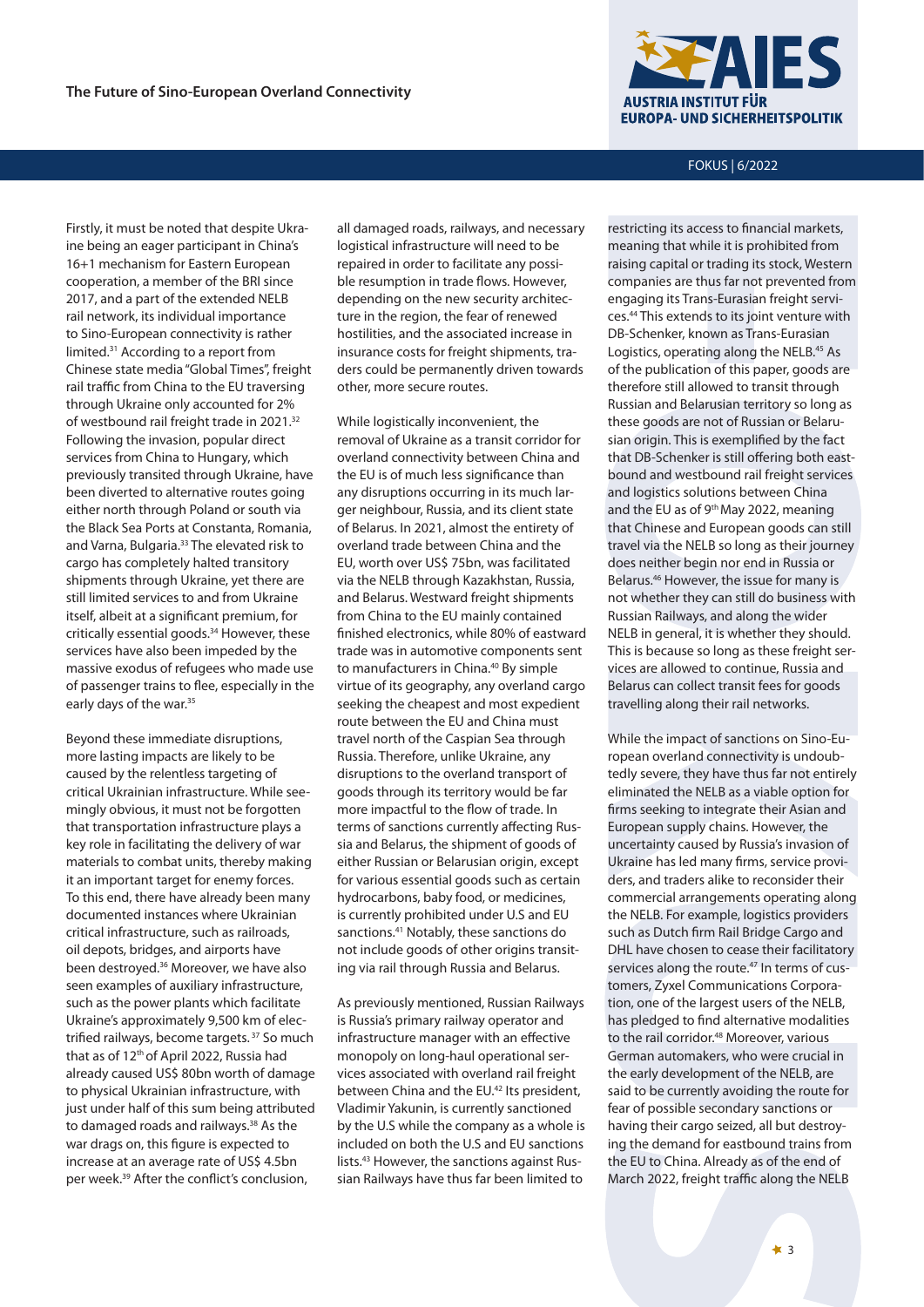has declined by over 40% since February 24<sup>th</sup>, all but erasing the significant increase in utilisation seen over the course of the COVID-19 pandemic.49 In an attempt to help the route weather the storm of sanctions and uncertainty, provincial Chinese authorities, at the direction of the central government, have begun heavily subsidising the routes by covering "war insurance" costs for Chinese traders should their cargo be either seized, destroyed, or returned to China as a result of future sanctions. In effect, this financial aid amounts to a sum of US\$ 1,000 to US\$ 2,500 per container, depending on the route and the relevant provincial Chinese authorities overseeing it.50 To what end this will salvage Sino-European trade via rail freight is unclear, but it appears as though the route will continue to play host to some degree of trans-Eurasian cargo, mostly from China towards Europe.

# **Future Implications of the Russian Invasion of Ukraine on Overland Sino-European Connectivity**

In examining the future implications of the Russian invasion of Ukraine, this piece will extrapolate from the impacts which have already been observed to determine what future, if any, overland commercial freight routes, such as the NELB, will have. Before delving any further, it is important to remember that the success of the NELB prior to the invasion was largely market driven. Firms sought to integrate their Asian and European value chains via the strategic niche occupied by rail freight as a faster mode of transport than sea freight and a cheaper one than air freight.51 Noticing this, subsequent investment and facilitatory efforts by provincial Chinese authorities, in conjunction with advancements in rail logistics, led to the route blossoming into a key commercial artery for Sino-European connectivity.52 Therefore, firms seeking to maintain the competitive advantage that comes with the overland integration of their value chains would logically aim to do so via alternative routes across the Asian continental landmass. To this end, there are two viable routes befitting this criterion known as the Southern and Middle Corridors; named as such because they

pass south and across the Caspian Sea, respectively, avoiding sanctioned Russian territory.53 However, the southern route faces similar issues to the NELB in that it passes through Iranian territory, which, under the United States' strategy of "maximum pressure," is also heavily sanctioned. So long as this remains the case, the route will remain disused as traders will remain similarly weary as they currently are with the NELB. Yet, there is a potential for its revival given the renewed negotiations of the Joint Comprehensive Plan of Action (JCPOA) to limit Iranian nuclear proliferation that are underway in Vienna. If the negotiations succeed, the result would be the removal of certain sanctions, thereby opening the Southern Corridor. However, even if this were to happen, and the prospects of this are far from certain, various rail linkages would still need to be built or expanded upon before the route could carry significant trans-continental freight.<sup>54</sup>

Unlike the Southern Corridor, the Middle Corridor is not subject to any sanctionsrelated restrictions as it passes across the Caspian Sea by boat from the Kazakh Port of Aktau to Azerbaijan and then into Europe via Turkey or the Black Sea, thereby avoiding both Russia and Iran.<sup>55</sup> Starting at the Chinese dry port of Xi'an, the Middle Corridor has thus far proven to be the preferred overland alternative for both traders and operators since the Russian invasion.<sup>56</sup> Even prior to the war, the route had already been rising in popularity, accommodating 29,000 TEUs of cargo in 2021, a 52% increase from the year prior.<sup>57</sup> To service this traffic, the aforementioned Dutch logistics provider Rail Bridge Cargo, which recently ceased its operations along the NELB, has begun servicing trans-Caspian routes from Zhengzhou, China, to Duisburg, Germany, along the Middle Corridor.<sup>58</sup> A slew of Chinese rail operators and freight forwarders have also begun operating similar routes, along with Adi Container, a subsidiary of Azerbaijan Railways, which has become a key player along the Middle Corridor.<sup>59</sup> However, despite its increasing popularity, the Middle Corridor is unlikely to be able to accommodate the necessary freight traffic needed to compensate for the decline of the NELB.<sup>60</sup>



FOKUS | 6/2022

As previously mentioned, the Middle Corridor transported approximately 29,000 TEU's of cargo between China and the EU in 2021, compared to the 1.46 million TEU's carried by the NELB. This means that the observed 40% decline in China-EU shipments along the NELB since the Russian invasion, roughly 584,000 TEUs per annum, simply cannot be shifted to the Middle Corridor since that would represent an approximate 2000% increase in a single year.<sup>61</sup> According to Middle Corridor Logistics, a freight-forwarding consortium made up of Georgian, Azerbaijani, and Kazakh firms, the Middle Corridor has purportedly seen an exponential increase in demand since the imposition of sanctions against Russia, resulting in severe logistical bottlenecks, particularly at the Kazakh port of Aktau.<sup>62</sup> Efforts are being made to boost the Middle Corridor's freight capacity, such as the expansion of the ports of Aktau and Baku, yet these are unlikely to provide the necessary increase in the short term.<sup>63</sup>

Beyond its lack of capacity, the Middle Corridor is far less commercially competitive than the NELB. Having to transfer over the Caspian Sea, freight rates are approximately 30% higher than those for the NELB.<sup>64</sup> Moreover, the route is considerably slower than the NELB at an average of 24 days from Shanghai to Duisburg, compared to 14-16 days for the NELB, and is only marginally faster than maritime freight, which for the aforementioned route takes 27-32 days.65 This means that in the case of the Middle Corridor, the strategic niche offered by trans-Eurasian rail freight has effectively disappeared as it is only slightly faster than maritime freight yet nearly three times as expensive. Should current market conditions persist, it is likely that many traders will simply shift to other modalities, such as sea or air freight. Some traders, particularly those in China, who face less scrutiny for their continued use of the NELB, may continue to send westbound freight trains from China to the EU. However, they will likely need to be further subsidised given the now empty eastbound trains returning to China.<sup>66</sup> Regardless of the outcome of the conflict, it is unlikely that the NELB will soon return to the burgeoning trade route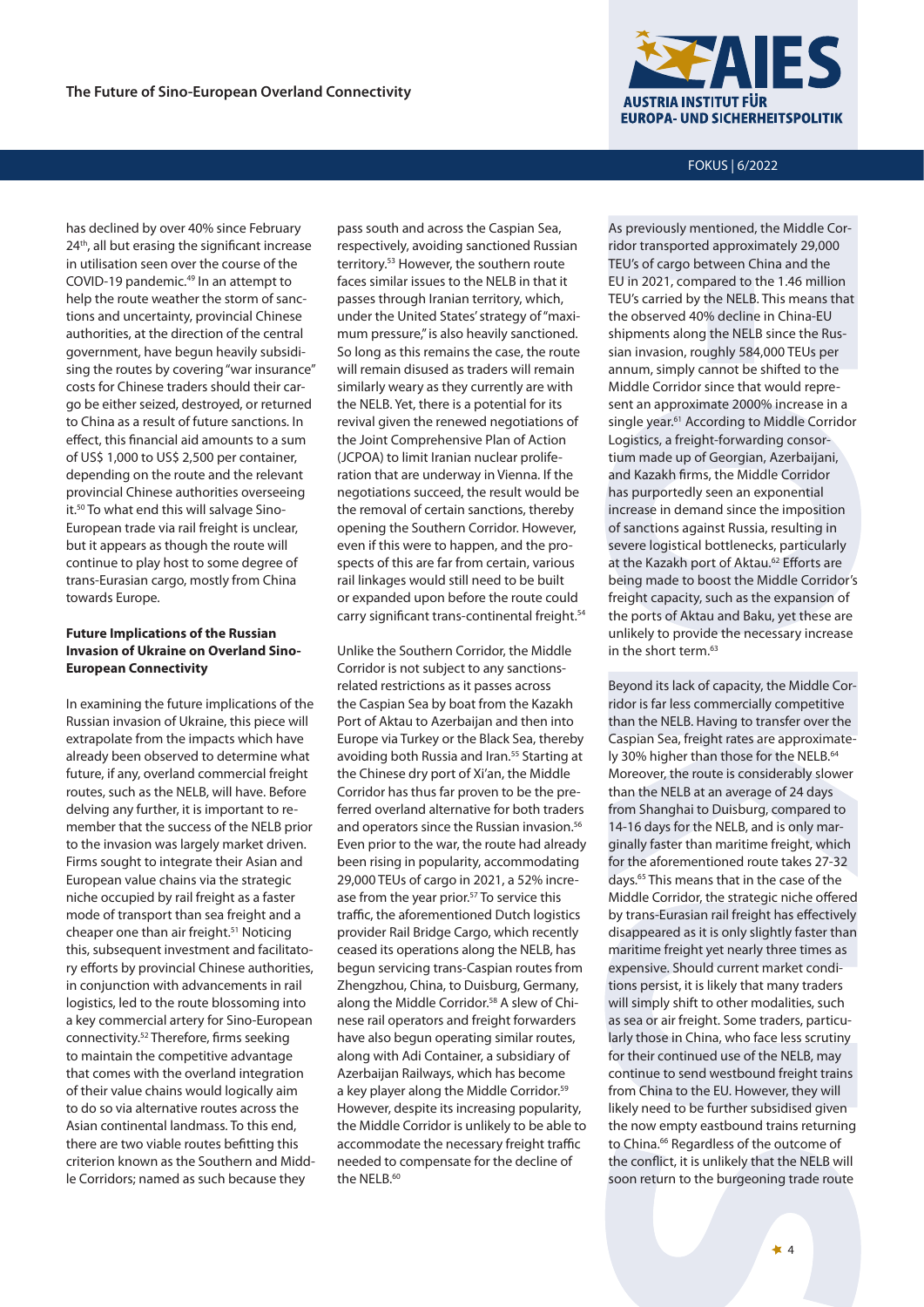

## FOKUS | 6/2022

that it recently was. Yet, because of logistical inhibitions facing the Middle Corridor, we could see a partial return of traders who, once the spotlight on the conflict fades, will seek to utilise the NELB once more, since the competitive advantage it offers remains. For now, however, Sino-European connectivity is in a precarious position. While still commercially viable and legally feasible, it is ethically questionable and highly vulnerable, meaning that all but the most reassured traders and operators will shy away.

It is important to note that while overland connectivity between China and the EU has been negatively impacted, alternative modalities have also suffered as a direct consequence of the decline of the NELB. For maritime freight, bottlenecks at several major Chinese ports driven by China's strict "Zero-COVID" policy have been exacerbated by the sudden increase in predominantly European imports that formerly made use of the NELB but have instead shifted to maritime freight. This sudden increase has created logistical difficulties that have increased shipping times.67 Due to Russia's decision to cut off its airspace to Western airlines, air freight times and rates have also significantly risen, as planes must now take longer, costlier routes.68 Moreover, these restrictions are only in place for Western airlines, meaning that non-sanctioned air freight carriers, such as those based in China, have been given a significant competitive advantage by being able to transit both Russian and Western airspace.<sup>69</sup> To consumers, this will manifest itself in the form of increased costs, particularly in the automotive sector, as these firms will either need to make use of far costlier air freight or far slower maritime freight, affecting their production schedules. In the short term, it is likely that European firms, who formerly made use of the NELB to integrate their European and Asian production, will chose one of three options. They will either seek an alternative shipping modality, shift to the Middle Corridor, or stick to the NELB for as long as possible. These will all have significant drawbacks and very few benefits, when compared to their prior arrangements.

# **Conclusion**

"If you build it, they will come". At the end of Field of Dreams, Ray Kinsella is seen enjoying a game of catch. People came, as he was promised they would, to watch a game of baseball at the field he had worked so hard to build. Similarly, as the whisper of market forces beckoned for the expansion of the New Eurasian Land Bridge, Chinese investors were quick to answer the call, helping the route blossom into a major trade corridor between China and the European Union. Although, as China sat back to enjoy its infrastructural coup de grâce, the Russian invasion of Ukraine and the subsequent onslaught of Western sanctions, appear to have robbed it of its own Hollywood ending. What traders value most is certainty, and war, according to the famous Prussian general Carl Von Clausewitz, is the realm of uncertainty.<sup>70</sup> Since the future of the NELB is closely tied to the outcome of the war in Ukraine, its future is therefore uncertain. What is known, and what we already have seen, is a large number of European traders uninhibited by existing sanctions, and who make up the bulk of the NELB's Eastbound freight, willingly turn to other shipping modalities or alternative overland routes, citing primarily moral objections to the invasion. What is unknown, and what we have yet to see, is whether these traders will return to the NELB once the uncertainty of war gives way to relative peace. Despite the existence of alternative modalities and the creation of new overland corridors, the strategic niche offered by the NELB cannot be effectively reproduced by any of the aforementioned alternatives, as they are inherently less efficient. Market forces drove the growth of the NELB and market forces will be its only form of salvation. For the NELB, and broader Sino-European overland connectivity in general to have a future, the NELB must once again become a commercially appealing option for traders. Simply put, this means that the route must remain usable, and traders must be unafraid to use it, whether they fear for their cargo or reputation. Moreover, the surrounding security environment must return to a point, whatever the outcome of the war, where there is sufficiently low

risk to freight cargo that insurance rates do not undermine its competitive advantage. However, given the current geopolitical environment and the relatively protracted nature of this conflict, these conditions appear unlikely to be met in the near future. This means that while the route will continue to be used in a lesser capacity, mostly for Chinese goods entering Europe, a return to its status quo ante bellum appears unlikely.

*Markus Keuper specialises on issues relating to China's Belt and Road Initiative (BRI) and Eastern European connectivity. He obtained both an MA in International Security and an MSc in Management from the University of Bath, UK, and undertook an internship at AIES.*

#### **Endnotes**

1) Richard Pomfret, "The Eurasian Landbridge: Implications of Linking East Asia and Europe by Rail," Research in Globalization 3, no. 1 (December 2021): 45-56.

2) One Belt One Road Europe, "One Belt: The New Silk Road Corridors," One Belt One Road Europe, https://www.oboreurope. com/en/beltandroad/one-belt/

3) Andrew Chatzky and James McBride, "China's Massive Belt and Road Initiative," Council on Foreign Relations, January 28, 2020, https://www.cfr.org/backgrounder/chinas-massive-beltand-road-initiative

4) Chris Devonshire-Ellis, "How Damaging on Russian Sanctions on China-EU Rail Trade and the Belt and Road Initiative?" The Silk Road Briefing, 7 March, 2022, https://www.silkroadbriefing.com/ news/2022/03/07/how-damaging-are-russian-sanctions-onchina-eu-rail-trade-and-the-belt-road-initiative/

5) Andreea Brlnza, "Putin's War Has Killed China's Eurasian Railway Dreams," Foreign Policy, March 1, 2022, https://foreignpolicy.com/2022/03/01/belt-road-initiative-new-eurasian-landbridge-china-russia-poland/

6) Richard Pomfret, "The Eurasian Landbridge: Implications of Linking East Asia and Europe by Rail," Research in Globalization 3, no. 1 (December 2021): 45-56.

7) Britannica, "Trans-Siberian Railroad," Britannica, https://www. britannica.com/topic/Trans-Siberian-Railroad

8) Richard Pomfret, "The Eurasian Landbridge: Implications of Linking East Asia and Europe by Rail," Research in Globalization 3, no. 1 (December 2021): 45-56.

9) The Chamber of Commerce of the United States, Land Transport Options Between Europe and Asia: Commercial Feasibility Study, Washington, D.C, July 2006, https://www.osce.org/files/f/ documents/3/8/41310.pdf

10) Richard Pomfret, "The Eurasian Landbridge: Implications of Linking East Asia and Europe by Rail," Research in Globalization 3, no. 1 (December 2021): 45-56.

11) The Chamber of Commerce of the United States, Land Transport Options Between Europe and Asia: Commercial Feasibility Study, Washington, D.C, July 2006, https://www.osce.org/files/f/ documents/3/8/41310.pdf

12) Jonathan E. Hillman, "The Rise of China-Europe Railways," Centre for Strategic and International Studies, March 6, 2018, https://www.csis.org/analysis/rise-china-europe-railways#\_ftn1 13) Richard Pomfret, "The Eurasian Landbridge: Implications of Linking East Asia and Europe by Rail," Research in Globalization 3, no. 1 (December 2021): 45-56.